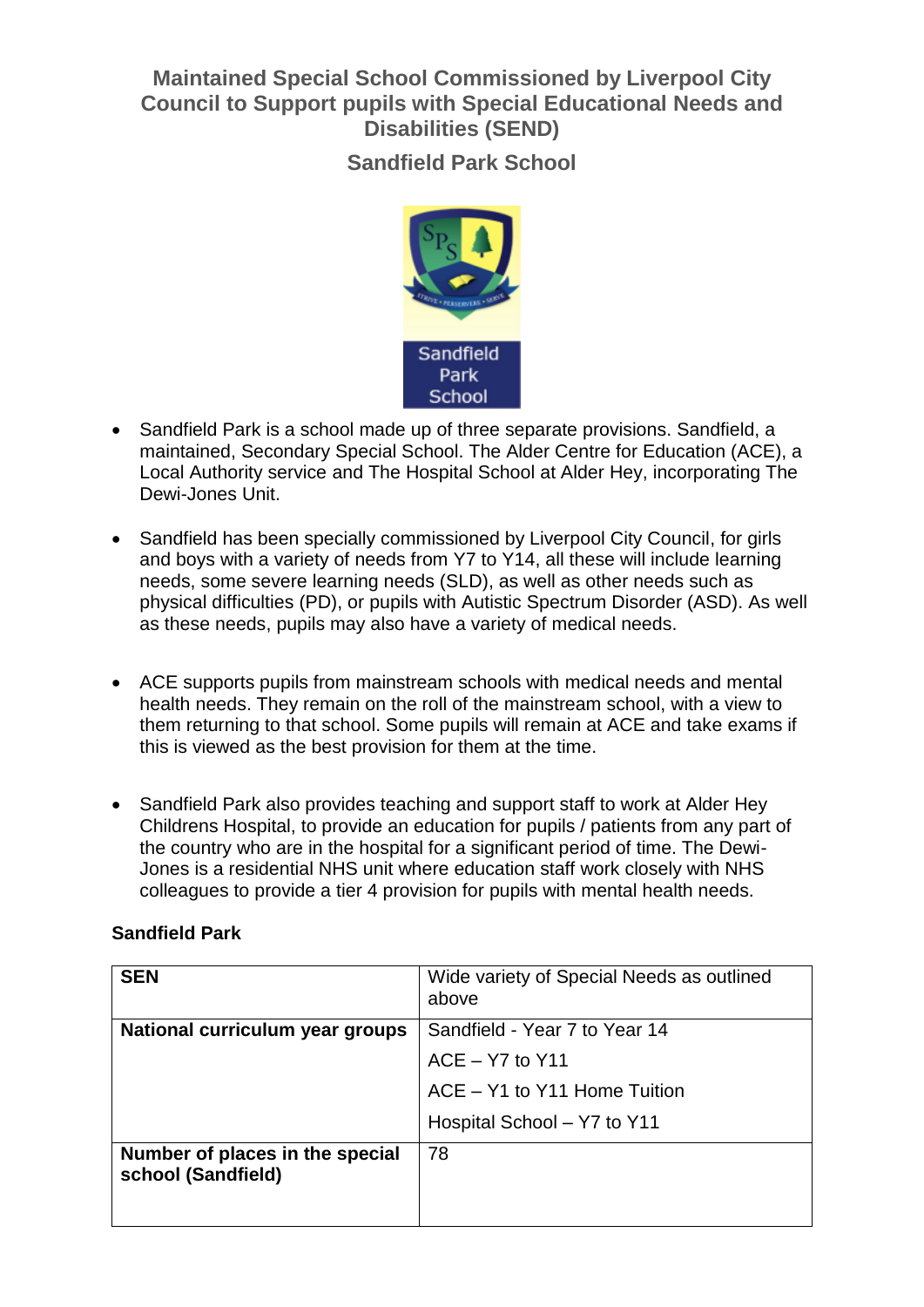| Referrals for placements are<br>made by | Liverpool City Council's Special Educational<br>Needs (SEN) Assessment and Pupil Support<br>Service (Sandfield) |
|-----------------------------------------|-----------------------------------------------------------------------------------------------------------------|
|                                         | Mainstream School and EHAT process<br>(ACE)                                                                     |
| <b>Criteria</b>                         | Sandfield - Pupils must have an Education,<br>Health and Care Plan (EHCP)                                       |
| <b>Contact</b>                          | The Casework Officer in SEN Assessment<br>and Pupil Support service                                             |

### **Details of Sandfield Park School**

| Venue                                | Sandfield Park works with pupils on three main sites:                                                                                                                                                                                                                |
|--------------------------------------|----------------------------------------------------------------------------------------------------------------------------------------------------------------------------------------------------------------------------------------------------------------------|
|                                      | <b>Sandfield School</b><br>$\bullet$<br>Alder Centre for Education (ACE)<br>$\bullet$                                                                                                                                                                                |
|                                      | (Both based at Sandfield Park)                                                                                                                                                                                                                                       |
|                                      | The Hospital School at Alder Hey, with Dewi-Jones presently based<br>in Crosby                                                                                                                                                                                       |
| Teacher                              | Staff in different areas of the School have received training in the                                                                                                                                                                                                 |
| Specialism                           | following:<br>Alternative Augmentative Communication (AAC)<br>$\bullet$<br>Medical training from Alder Hey Hospital<br>$\bullet$<br>Manual handling<br>$\bullet$                                                                                                     |
|                                      | Working with pupils with high anxiety / mental health needs.<br>$\bullet$<br>Supported Internships - Helping Sandfield pupils gain paid<br>$\bullet$<br>employment                                                                                                   |
| <b>Resources</b><br>and<br>Equipment | Sandy Park Café - The School runs a café in the community<br>$\bullet$<br>supporting pupils with workplace experience to increase<br>opportunities to gain paid employment<br>Trampoline for rebound therapy<br>$\bullet$<br>Large mixed use play area.<br>$\bullet$ |
|                                      | Immersion room<br>$\bullet$                                                                                                                                                                                                                                          |
|                                      | School nurse on site<br>$\bullet$<br>Physiotherapist on site<br>$\bullet$                                                                                                                                                                                            |
|                                      | Access to Speech and Language Therapist, Occupational Therapist<br>$\bullet$<br>and Child and Adolescent Mental Health Services (CAMHS)<br>AAC intervention room                                                                                                     |

## **Aims of Sandfield Park School**

- To provide a happy, safe, secure and stimulating environment in which pupils can develop their potential physically, academically, spiritually, socially and emotionally.
- To develop confident and caring young people who can take their place in society as independently as possible.